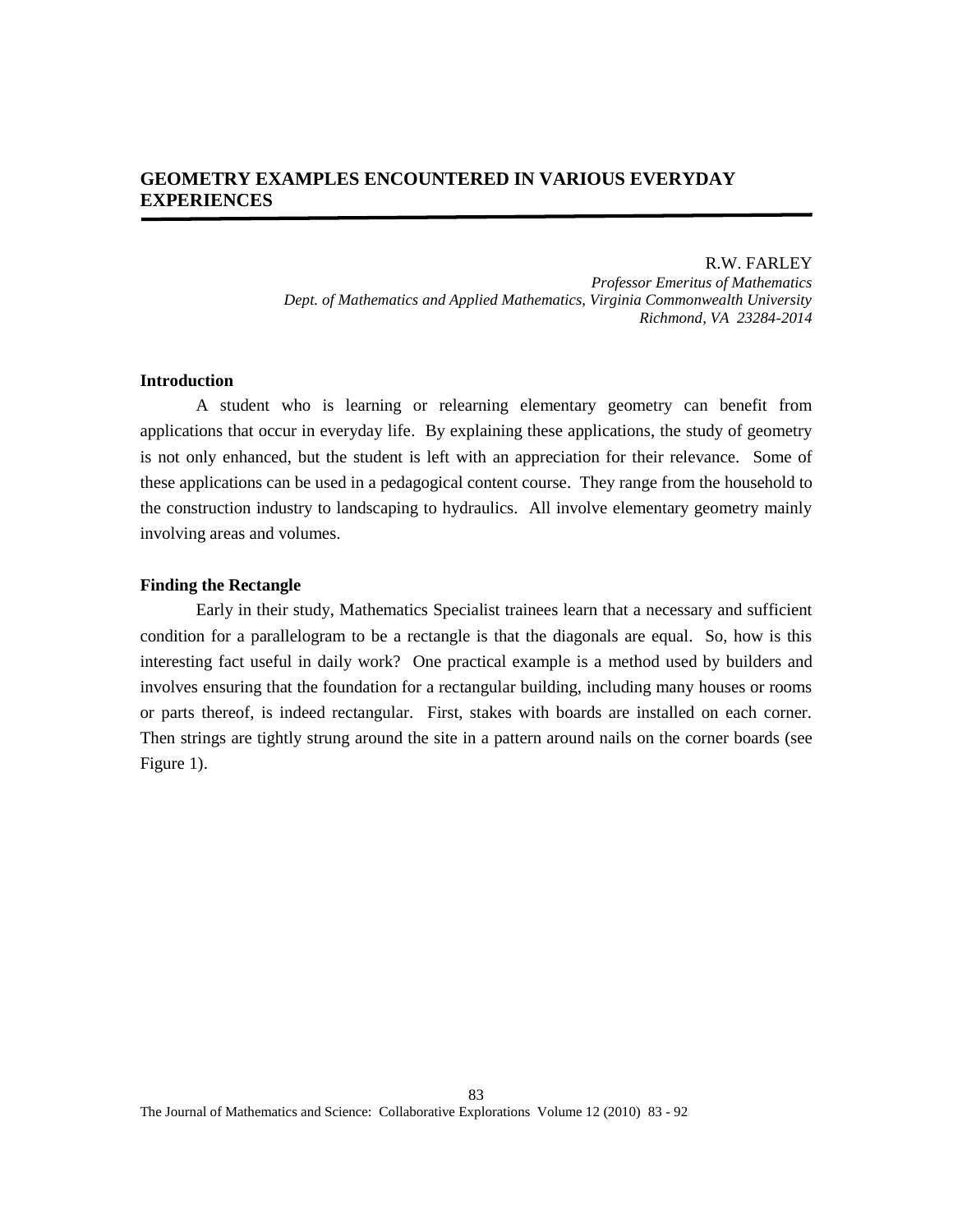

**Figure 1. Aerial view of a foundation.**

These string lines are used by the foundation bricklayers to plumb the necessary rectangular foundation. The problem is that using a square to measure the corner angles marked by the string is difficult to produce the necessary accuracy. So, the builder gets the string configuration reasonably close to producing the corner right angles, then measures diagonals for equality, and refines the string configuration until the diagonals are equal. This geometry has been used for decades by many builders. Students in several Mathematics Specialist geometry classes have enjoyed using an electronic range finder to measure outdoor "rectangular" regions.

### **"Would You Like Shag or Berber?"**

A household application can be as simple as ordering the correct number of square yards of carpet to cover a 9' x 12' room. While students may experiment correctly using the measurement in feet to produce  $9 \times 12' = 108$  square feet, they must then convert to square yards by recalling that  $3 \times 3' = 9$  square feet which is one square yard. Then, they divide 108 by 9 and correctly obtain 12 square yards. Another method of calculation would be to convert the original measurements to 3 yards by 4 yards and easily multiplying to obtain 12 square yards.

### **"How** *Much* **Paint?!"**

Another simple household application involves how many gallons of paint to buy in order to paint the four walls and ceiling of a rectangular room measuring  $10 \times 14 \times 8'$  (high). Instructions on the gallon paint can state that normal coverage is 275 square feet. Of course, two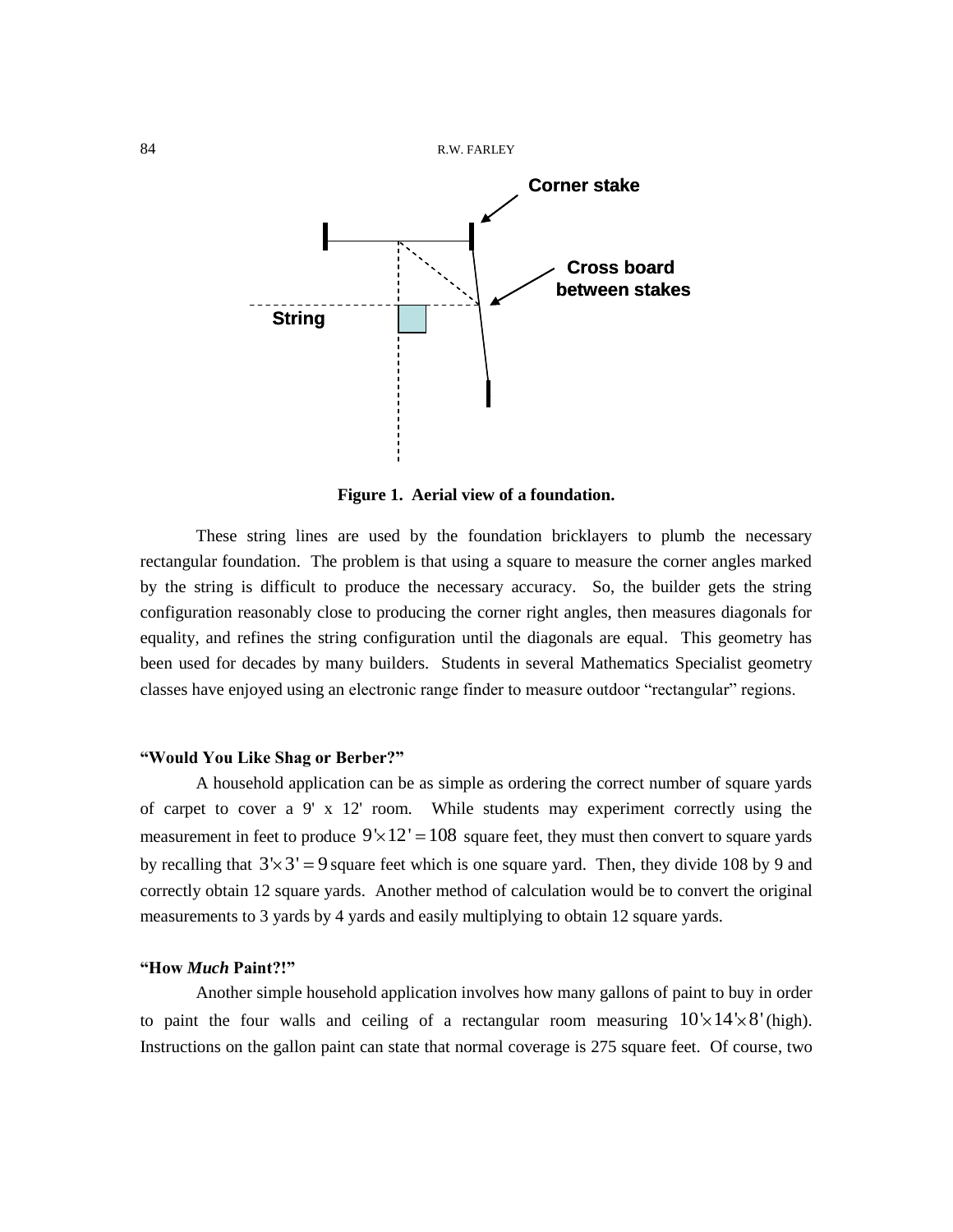walls measure 14' x 8' each and the other two measure 10' x 8' each. Adding the 384 square feet of wall space to the  $14' \times 10' = 140$  square feet of ceiling surface yields 524 square feet. Since the room has a 4' x 7' door in one wall which will not be painted, we can be comfortable with buying two gallons of paint.

### **Pouring the Footing**

An additional building example involves the measurement in cubic yards of the amount of concrete to order to pour the "footing" on which the brick foundation will be laid for constructing a 60' x 120' ranch style house. The footing consists of pouring cement into a 16" wide trench so that the depth of the cement is uniformly 8" deep. Converting these measurements

into feet, the resulting calculation will be  $\frac{16}{12} = \frac{4}{3}$ ,  $\frac{8}{12} = \frac{2}{3}$  so that the volume of concrete in

the trench is  $\frac{4'}{3} \times \frac{2'}{3} \times 360 = \frac{8}{9}$  square feet times 360 feet long = 320 cubic feet. Recalling that a cubic yard is  $3 \times 3 \times 3' = 27$  cubic feet, the resulting division,  $320 \div 27$ , yields slightly less than 12 cubic yards.

An interesting question results from our calculation. Since the depth and width of the poured concrete is constant for most normal building applications, can we simplify repeated calculations by finding a constant *K* (which we will call "the footing constant") which can always be multiplied by a varying length to quickly produce the number of cubic yards of concrete needed? Students can decide whether to work with units of either feet or yards. One solution is

to notice that our calculation above involves  $\frac{8}{3}$  × 360' (length) ÷ 27 9 . So, if we use

 $\frac{8}{9} \div 27 \times \text{length} = \frac{8}{243}$ length  $=\frac{8}{242} \times \text{length}$ , the result will be the cubic yards required. Thus, the constant

*K* is  $\frac{8}{11} \approx .033$ 243 . So, for example, if we need to pour 260' of uniform footing, we need  $.033 \times 260 = 8.58$  cubic yards of concrete. Effectively, we will order 9 cubic yards of concrete.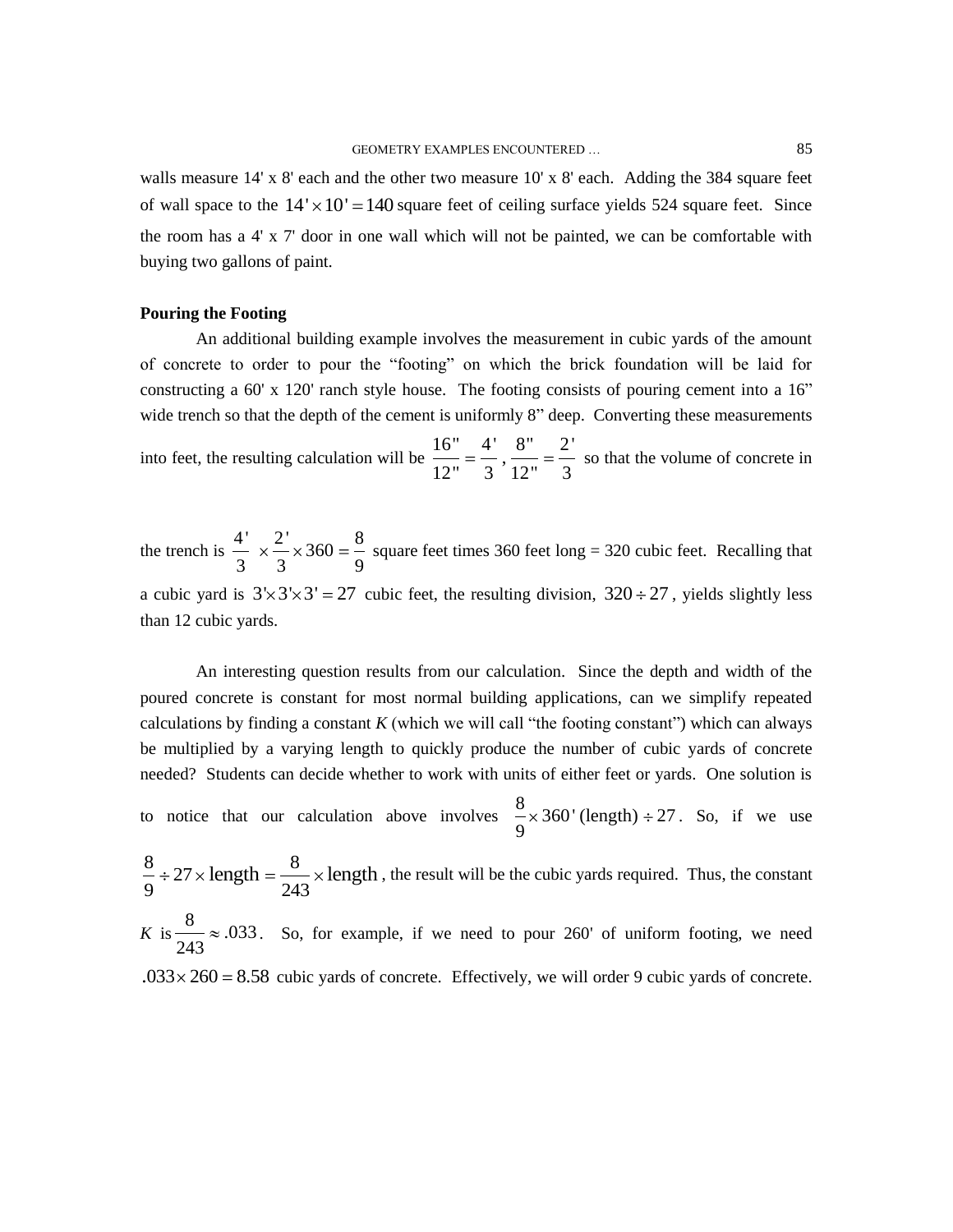The calculation requires the calculation  $\frac{8}{2} \times 360' \div 27 = \frac{8}{3}$  $360' \div 27 = \frac{8}{9} \div 27 \times 360'.$  $\frac{6}{9}$  × 360' ÷ 27 =  $\frac{6}{9}$  ÷ 27 × 360'. Use number properties to verify this equality.

# **Circular Logic**

Landscaping offers further opportunities to explore geometry. The problem: how many Belgian path stones 8" long will we need to form a circular mulch border of a 10' radius from the center of a tree which has a 12' circumference at its base?



**Figure 2. The tree's radius.**

We can calculate the circumference of the circle as  $2\pi \times 10' = 20 \times 3.14 = 62.8$  or approximately  $62\frac{2}{3}$  feet. Dividing by 12, we determine that each stone is 2/3 foot long so that  $62\frac{2}{3} \div \frac{2}{3} = \frac{188}{3} \cdot \frac{3}{2} = 94$ stones. This answers the original question, but to construct the circle accurately, we need the radius *R* measured from the outside of the tree. Here,  $2\pi R = 12$  so that  $R = 1.90'$ . Thus, the radius of the tree can be reasonably approximated as 2' so that the working radius *R* from the outside base of the tree is 8'.

### **If a Tree Falls…**

We encountered a similar problem when cutting down a large oak tree by using an available chain saw which has a 20" blade. The radius of the tree could not exceed 20" so that the tree could be cleanly cut through the center and not left standing precariously. Using a tape measure, we measured the circumference near the base to be 12'. However, this yields  $2\pi R = 12'$ . Without a calculator available, we decided to use  $\pi \approx 3$ , so that  $R = \frac{6'}{2\pi R}$ 2' 3  $R = -2$ .

Unfortunately, this cannot be cut with a 20" blade. Since we know  $\pi = 3.14$  is a slightly larger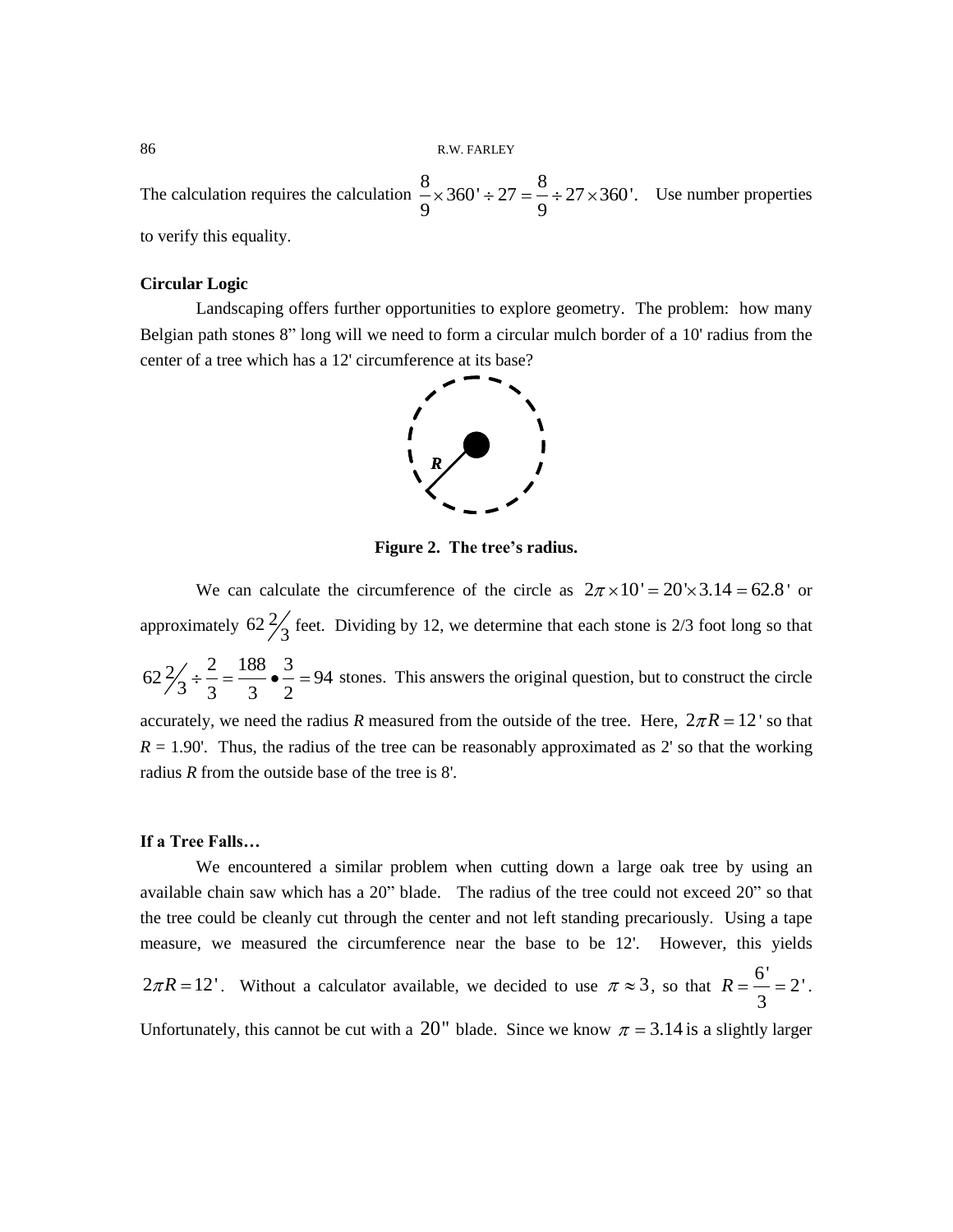divisor which will produce a slightly smaller actual radius, we are erring on the side of caution. The solution here was to move the tape measure up the tree until we reached a point where the circumference was 10'. Then,  $2\pi R = 10'$  produced a  $\frac{5}{2}$ 3 radius. Converting the fraction to inches produced a 20" radius which provided a safe cutting margin for a perfect cut.

# **From the Dock, Part I**

Oyster (or crab) floats are used to nurture and protect seedling oyster "spats" until they mature, at which time they become marvelous cleansing agents for river and bay water. A quick plumbing problem, related to these floats, involves 4' lengths of capped PVC pipe. How many 2" diameter pipes would it take to replace one 4" diameter pipe for water flow or buoyancy if sealed for air space? Let's consider uniform lengths of 1'. Hence, the 4" pipe has a radius of 2" and a cross section of  $2^2 \pi = 4\pi$  square inches which yields a volume of  $48\pi$  cubic inch per foot. For the 2" pipe, the radius is 1". Thus, the cross section area is  $1^2 \pi = \pi$  square inches, so that the four 2" pipes will produce the same volume per foot. It is interesting to try to draw the four 2" pipes fitting inside of the 4". The four circles inside the 4" diameter circle will overlap in a manner that makes the physical areas difficult to compare. Physically, the four 2" pipes will not fit inside the 4" pipe, thus making physical comparisons non-obvious for a mathematically easy problem.

A similar example involving a comparison of 1" and 2" pipes requires work with fractions, since the radius of the 1" pipe is  $\frac{1}{2}$ ". The resulting 4 to 1 ratio of the number of pipes is the same as in the previous comparison.



**Figure 3. Theoretical PVC pipe placement.**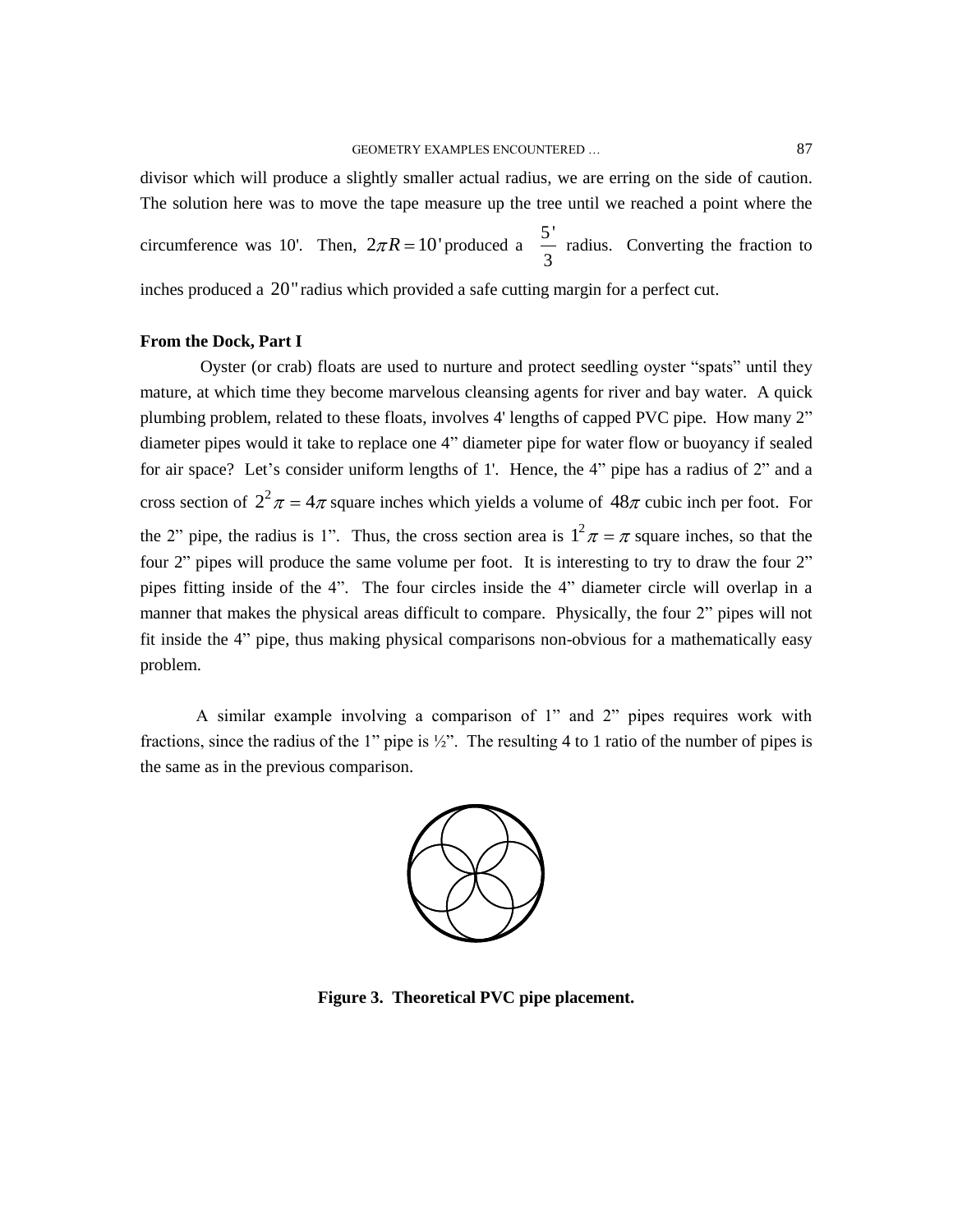# **From the Dock, Part II**

The aforementioned oyster float part poses an interesting geometrical construction problem. Such floats can be constructed from relatively "stiff,"  $1" \times 1"$  mesh wire by making careful bends, using a rubber mallet and table edge, to form edges, and then cutting and discarding some corners to allow for closed corners. For starters, think about making an open box by cutting square corners from a rectangular sheet of paper and folding up the edges. The difference here is that the float which will result when the capped PVC tubes are later attached to the sides for flotation must be a closed rectangular solid. We have the capability of clamping edges together with "pig rings" which also can be used to hinge a cut piece of wire on one end to form a "door flap." One suggested design is similar to the one shown in Figure 4.



**Figure 4. Aerial view of oyster float plan.**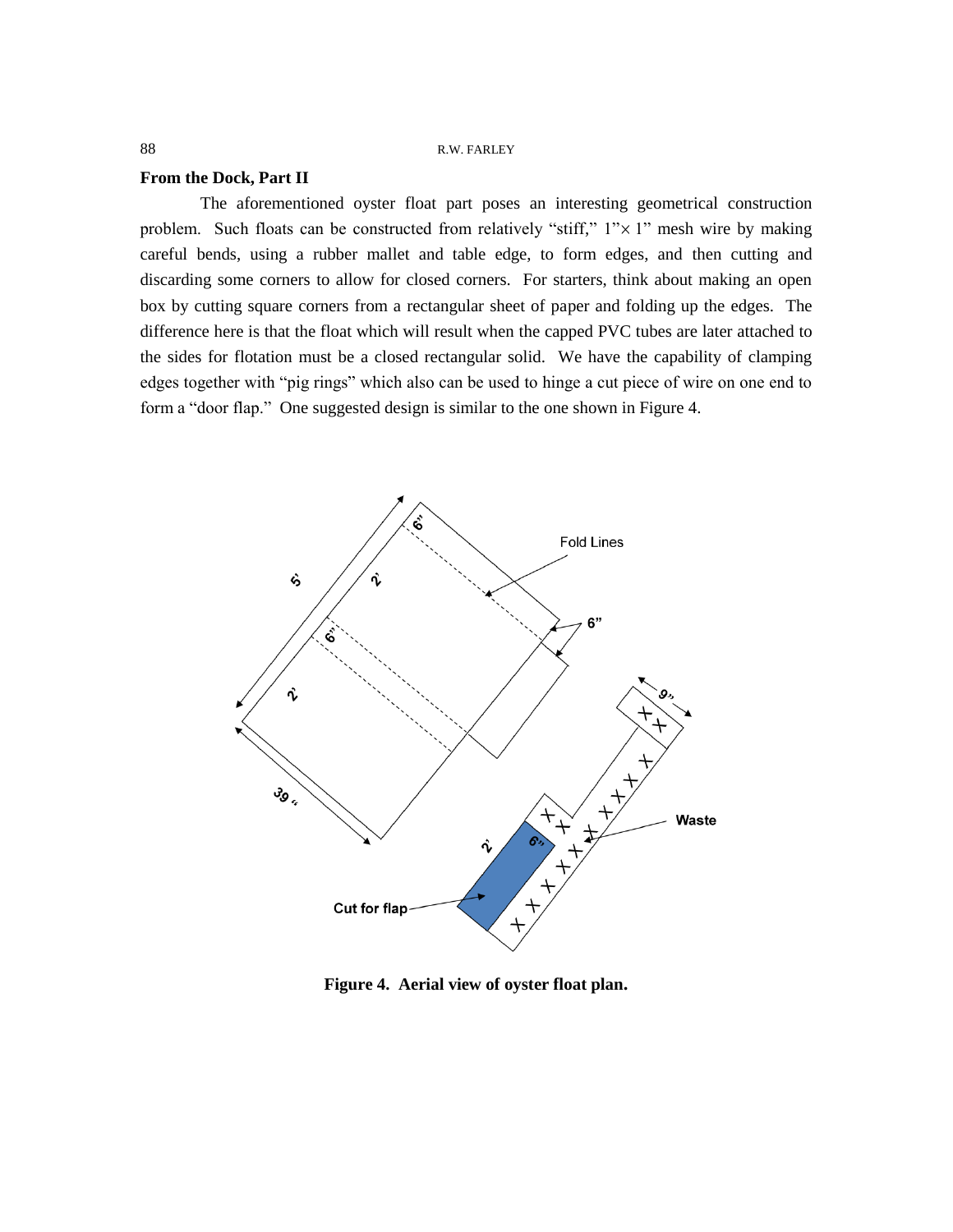When cut, bent, and assembled, what is the inside volume of the float? Calculation in inches yields  $24'' \times 39'' \times 6'' = 5615$  cubic inches.

Can you construct a model of similar design using a  $5' \times 4'$  piece of 1" coated wire which still has a 6" cage height, but yields a larger enclosed volume? Hint: one solution can be achieved by folding from the 5' side and using a cut from one end to make the flap on the other end. This will produce a volume of 5,832 cubic inches. Although the volume is slightly increased, there might be other dimension considerations which could be pertinent. Can you devise this design or better diagram by folding and cutting a  $5" \times 4"$  sheet of paper?

### **Poolside Problem**

A simple volume problem which involves filling a swimming pool with water leads to an interesting gallon-per-cubic-foot equivalence. Consider a swimming pool which has rectangular dimensions of  $18' \times 36'$  with an average depth of 6 feet. Multiplying these dimensions in feet yields 3,888 cubic feet, but the problem is that water is delivered in gallons. If you try to guess this relationship, you will probably not be close to the actual answer. An employee of the MathScience Innovation Center in Richmond, Virginia built a reinforced cubic foot model for our geometry class, since no model of a cubic foot could be found on site where metric dominated. The students used a quart container to pour water into the model. They researched the answer and were convinced that 7.48 gallons filled the cubic foot container. Thus, the swimming pool required  $3888 \times 7.48 = 29082.24$  gallons of water.

### **Shingling the Roof**

An area problem occurs repeatedly in roofing construction. This problem is usually effective after discussions of the Pythagorean Theorem. How many "squares" of shingles are needed to roof a building with an A-frame roof if the view of the building is like that in Figure 5?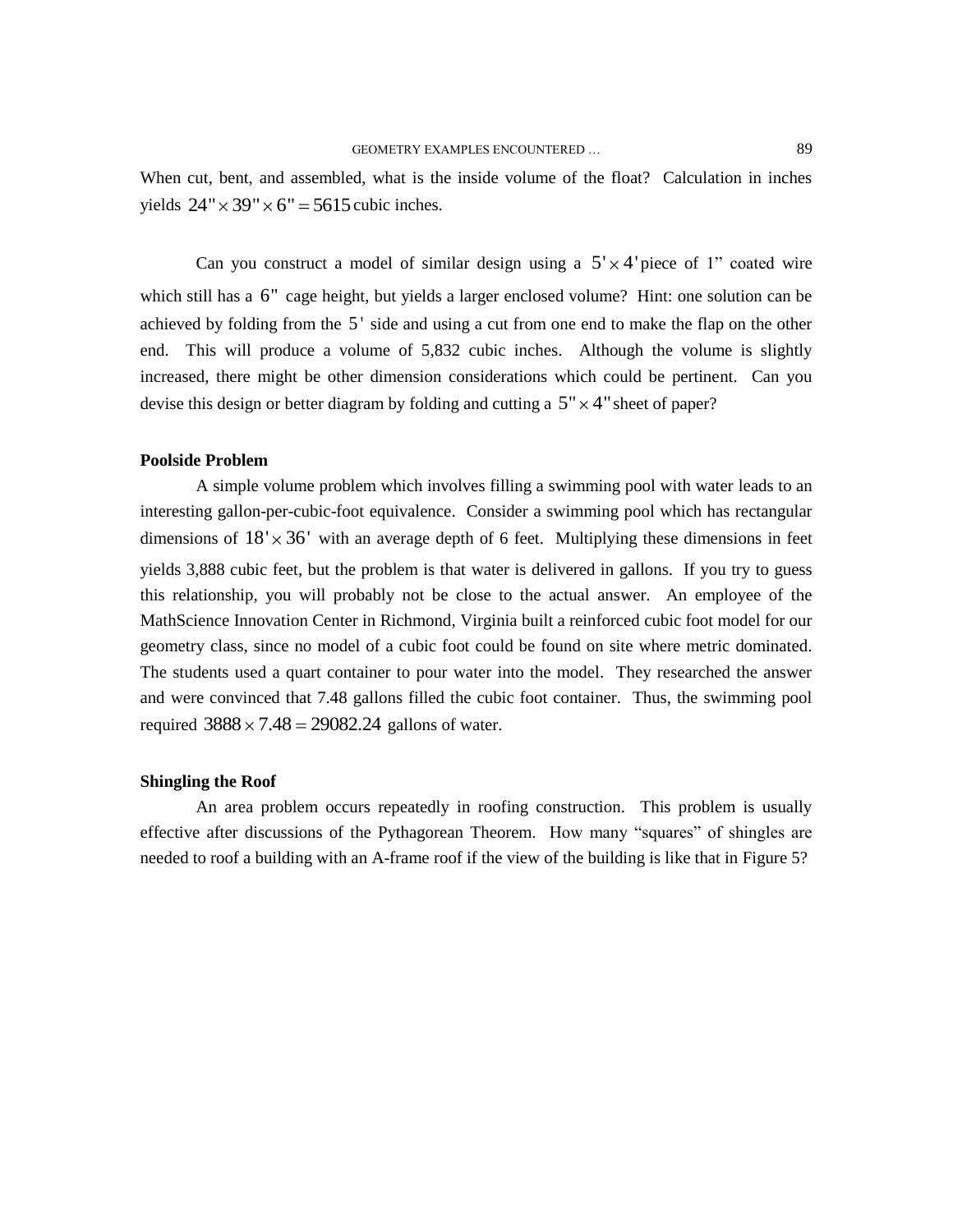

**Figure 5. Aerial view of an A-frame roof.**

The slope or pitch of this roof is called a 6/12. Using the Pythagorean Theorem rather than making somewhat dangerous measurements from atop the roof, we find the rafter length as an making somewhat dangerous measurements from atop the root, we find the rafter length as  $12^2 + 6^2 = \sqrt{144 + 36} = \sqrt{180} = 13.446'$ . Since the rafter overhangs the side by 6", we use 14' for the rafter length. Now  $14' \times 40' = 560$  square feet which yields 1,120 square feet for both sides of the roof. Since a square of shingles is 100 square feet, we need 11.2 squares. Effectively, we will order  $12 \frac{1}{3}$  squares to allow for a 10% cutting loss. This will require thirtyseven bundles of dimensional shingles which require three bundles per square.

# **House of the Two Gables**

Siding the gable ends of a garage with a A-frame roof as in Figure 5 poses an interesting observation which can save half of the possible waste of  $4' \times 8'$  sheets of T-111 siding. The sheets of siding have an outside (finished side) which has grooves cut every twelve inches and an inside which is smooth. Thus, the sides are not interchangeable. Obviously, six sheets of siding will cover the  $24\Box$  span on the building front, cutting the tops off on the proper angles. Note that the cuts from the right front will not work on the left front. Can you show, using a piece of paper with lines on the finish outside, how the cut off pieces can be used on the gable on the building back so that we can eliminate waste and need not order six more sheets for the back gable?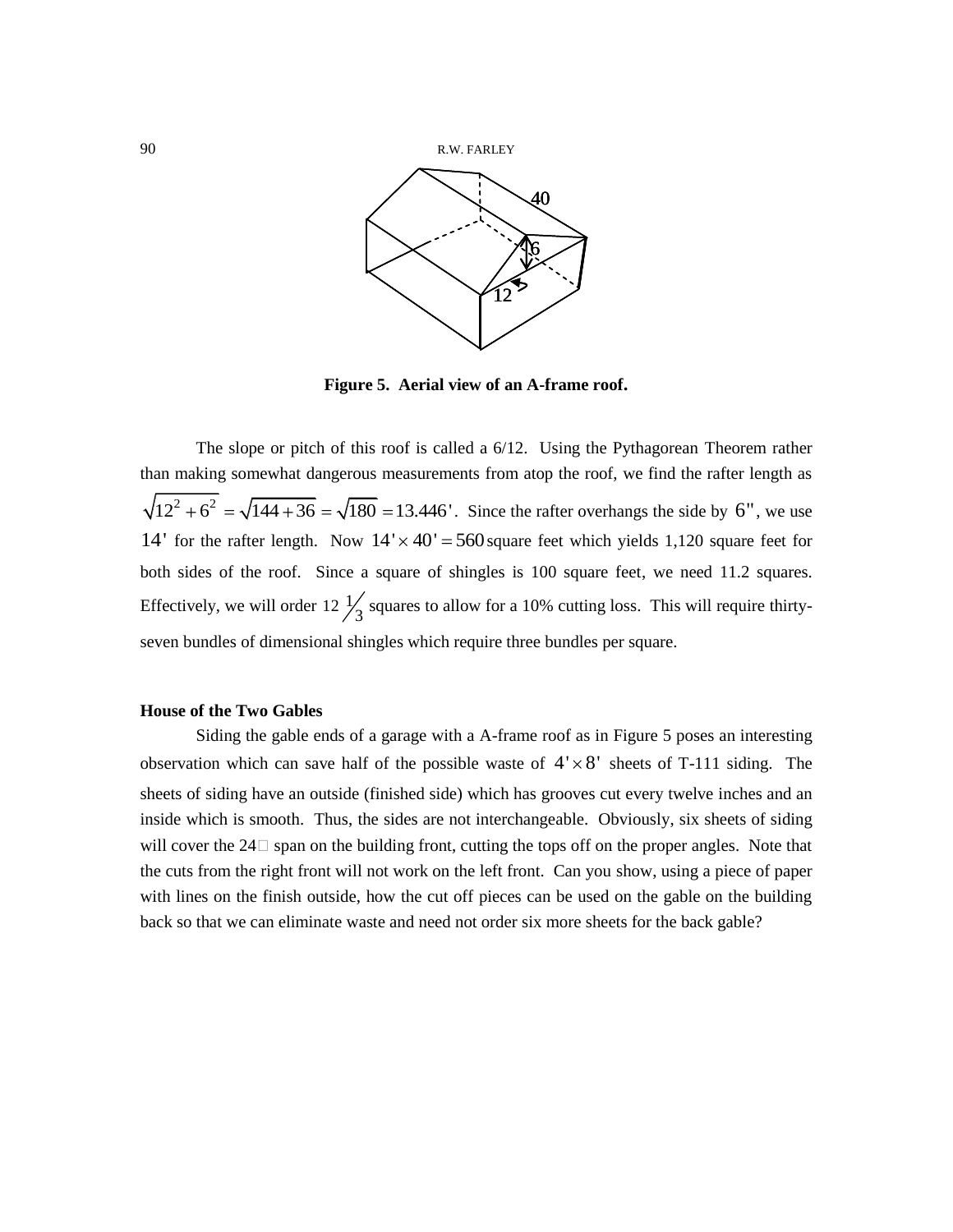

**Figure 6. Gable end.**

# **Let It Rain**

As a final example, we investigate an actual rain gauge that will measure more than 5" of rain so that the scale in inches is marked approximately  $4\frac{3}{8}$  inches per inch. Since the gauge is nearly  $2\Box$  tall, with this large scale per inch, it can be read from a distance of 10-20 yards. The problem is for students to determine the accuracy of the scale by performing actual measurements on the gauge which has a circular collection top much larger than the tube it feeds water into (see Figure 7).



**Figure 7. Oversized rain gauge.**

Some discussion about how to measure rainfall is useful. Assuming rainfall is uniform in a certain locale, we could use a pot of any dimension, so long as the edges are vertical, to measure